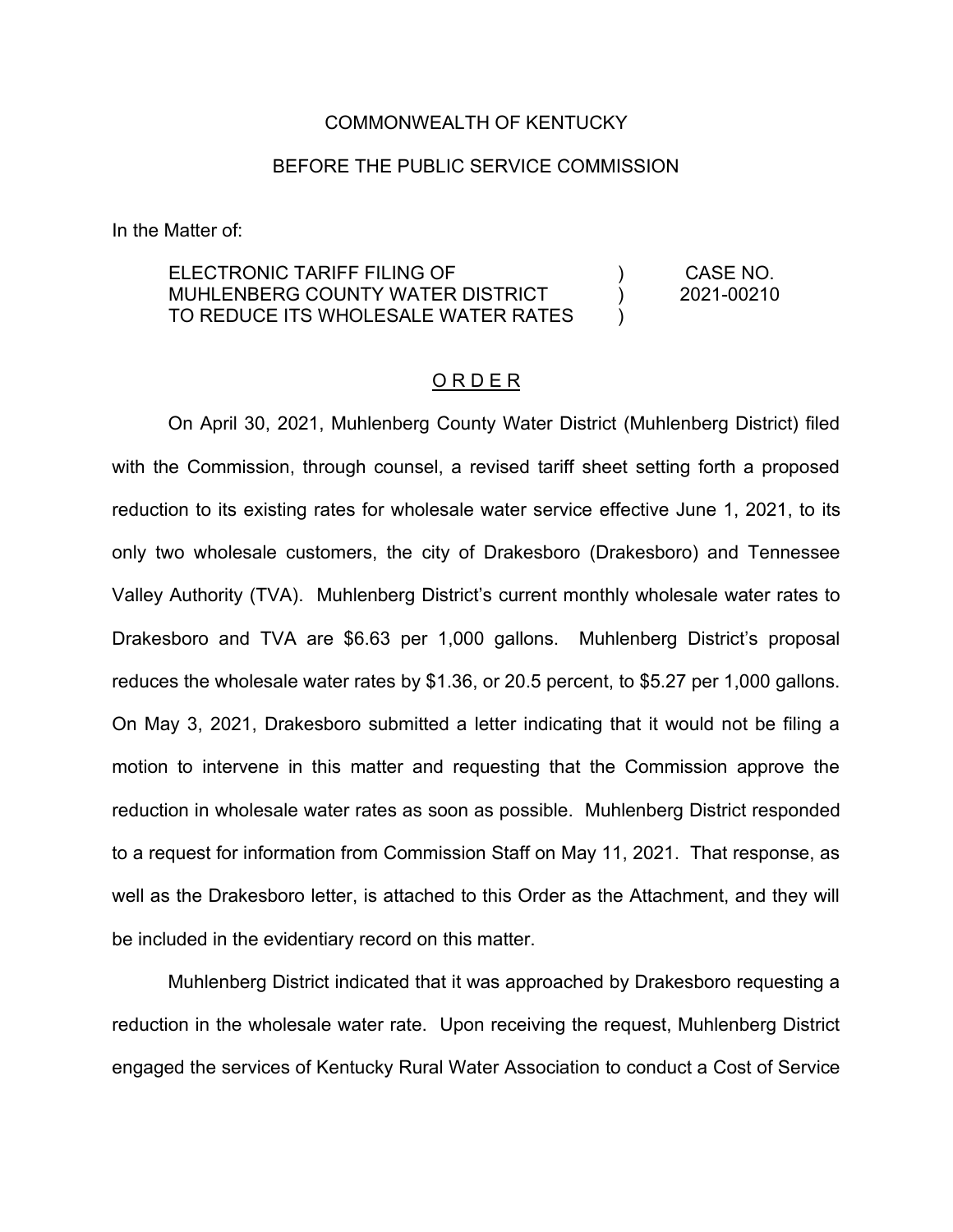Study (COSS). The COSS showed that the wholesale rate should be reduced to \$5.27 per 1,000 gallons. The COSS also showed that with the reduction in wholesale water rates, Muhlenberg District would still have a surplus of \$210,500. However, some of the adjustments made include cash expenditures that Muhlenberg District would continue to incur, but not recover through rates, specifically employee insurance expense above the amount normally approved by the Commission and expenses related to water loss in excess of 15 percent, bringing the actual surplus to about \$49,500.

KRS 278.030 provides that a utility may collect fair, just and reasonable rates and that the service it provides must be adequate, efficient and reasonable. Having considered the proposed rate adjustment and being otherwise sufficiently advised, the Commission finds that the proposed wholesale water rate adjustment is reasonable and should be allowed to go into effect on June 1, 2021. However, the Commission also finds that this case should remain open in order for Muhlenberg District to respond to the information requests contained in the Appendix to this Order.

The Commission finds that within seven days of the date of entry of this Order, Muhlenberg District should have its counsel enter an appearance into this proceeding that contains the name, address, telephone number, fax number, and electronic mail address of counsel.

As 807 KAR 5:001, Section 8, permits the Commission to direct the use of electronic filing procedures for proceedings that we initiate on our own motion; we find that electronic filing procedures should be used. As such, Muhlenberg District should follow the procedures set forth in 807 KAR 5:001, Section 8, when filing any document or paper in this matter. The Commission directs Muhlenberg District to the Commission's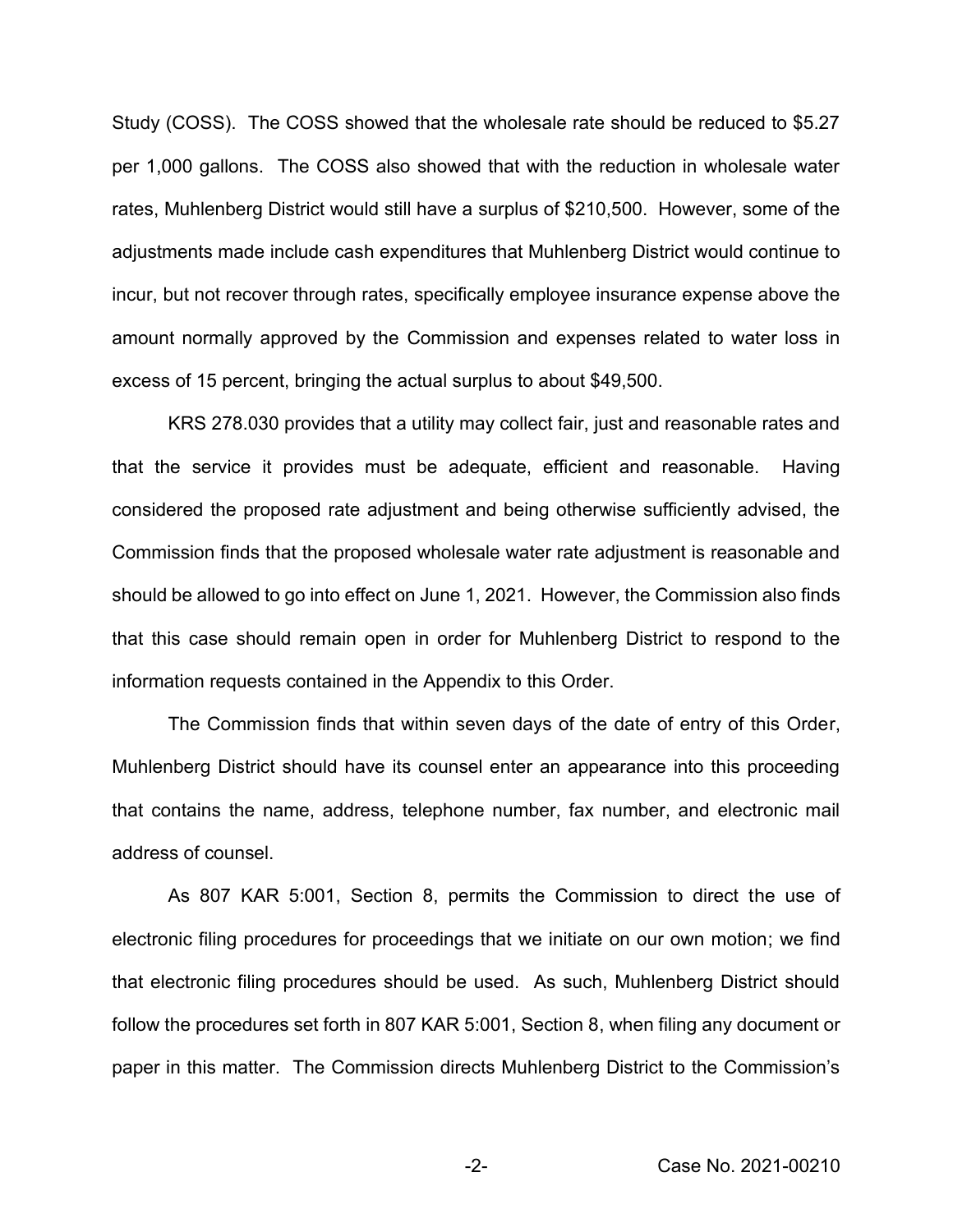March 16, 2020 and March 24, 2020 Orders in Case No. 2020-000851 regarding filings with the Commission. The Commission expects the original documents to be filed with the Commission within 30 days of the lifting of the current state of emergency.

IT IS THERFORE ORDERED that:

1. Muhlenberg District's proposed wholesale water rate is approved for service rendered on and after June 1, 2021.

2. Muhlenberg District shall, by counsel, enter an appearance in this proceeding within seven days of the date of entry of this Order. The entry of appearance shall include the name, address, telephone number, fax number, and electronic mail address of counsel.

3. Unless otherwise ordered by the Commission, the procedures set forth in 807 KAR 5:001, Section 8, related to service and electronic filing of papers shall be followed in this proceeding.

4. Pursuant to 807 KAR 5:001, Section 8(9), within seven days of entry of this Order, Muhlenberg District shall file by electronic means a written statement that it waives any right to service of Commission orders by United States mail and that it or its authorized agents possess the facilities to receive electronic submissions. The paper original shall be filed within 30 days of the ending of the current state of emergency caused by COVID-19.

5. Muhlenberg District shall respond to the information request contained in the Appendix to this Order within 14 days of the date of service of this Order.

<sup>1</sup> Case No. 2020-00085, *Electronic Emergency Docket Related to the Novel Coronavirus COVID-19* (Ky. PSC Mar. 16, 2020), Order at 5–6. Case No. 2020-00085, *Electronic Emergency Docket Related to the Novel Coronavirus COVID-19* (Ky. PSC Mar. 24, 2020), Order at 1–3.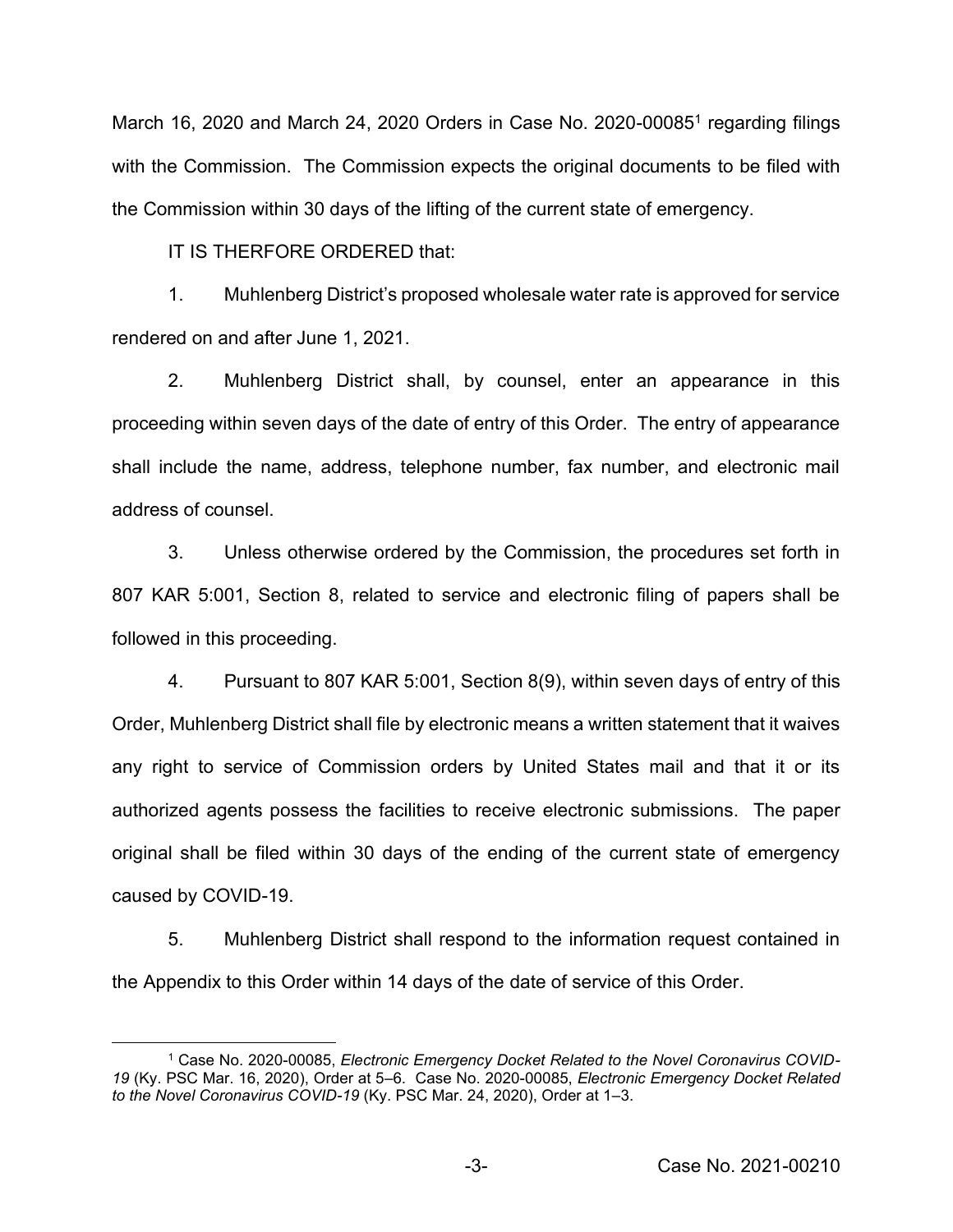6. a. Responses to requests for information in paper medium shall be appropriately bound, tabbed, and indexed. Electronic documents shall be in portable document format (PDF), shall be searchable, and shall be appropriately bookmarked. The paper original shall be filed within 30 days of the ending of the current state of emergency caused by COVID-19.

b. Each response shall include the name of the witness responsible for responding to the questions related to the information provided and shall be answered under oath or, for representatives of a public or private corporation or a partnership or an association or a governmental agency, be accompanied by a signed certification of the preparer or person supervising the preparation of the response on behalf of the entity that the response is true and accurate to the best of that person's knowledge, information, and belief formed after a reasonable inquiry.

c. A party shall make timely amendment to any prior response if it obtains information that indicates the response was incorrect when made or, though correct when made, is now incorrect in any material respect.

d. For any request to which a party fails or refuses to furnish all or part of the requested information, that party shall provide a written explanation of the specific grounds for its failure to completely and precisely respond.

e. Careful attention should be given to copied material to ensure that it is legible. When the requested information has been previously provided in this proceeding in the requested format, reference may be made to the specific location of that information in responding to this request.

-4- Case No. 2021-00210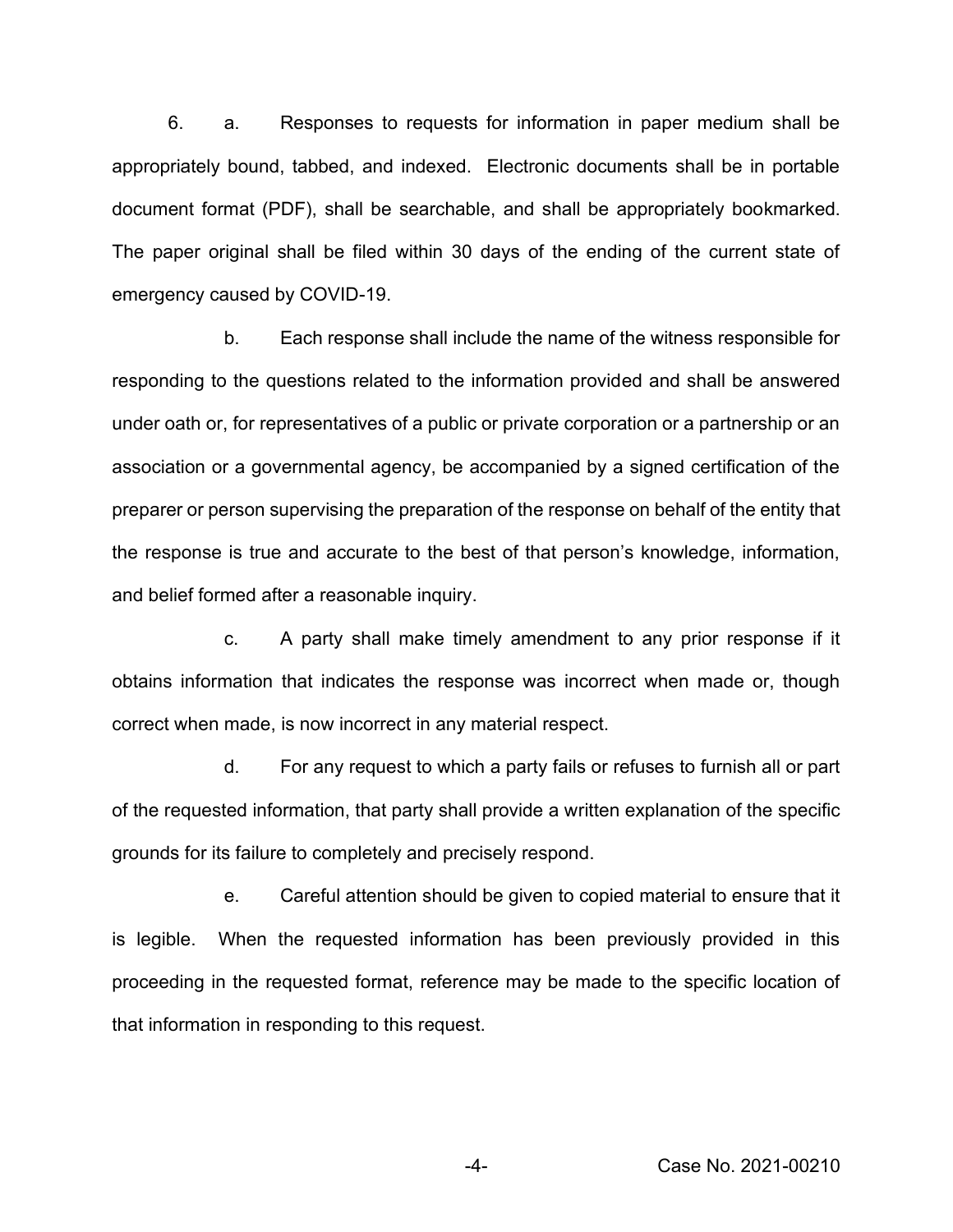f. Any party filing a paper containing personal information shall, in accordance with 807 KAR 5:001, Section 4(10), encrypt or redact the paper so that the personal information cannot be read.

7. This case shall remain open in order for Muhlenberg District to respond to the information requests contained in the Appendix of this Order.

## [REMAINDER OF PAGE INTENTIONALLY LEFT BLANK]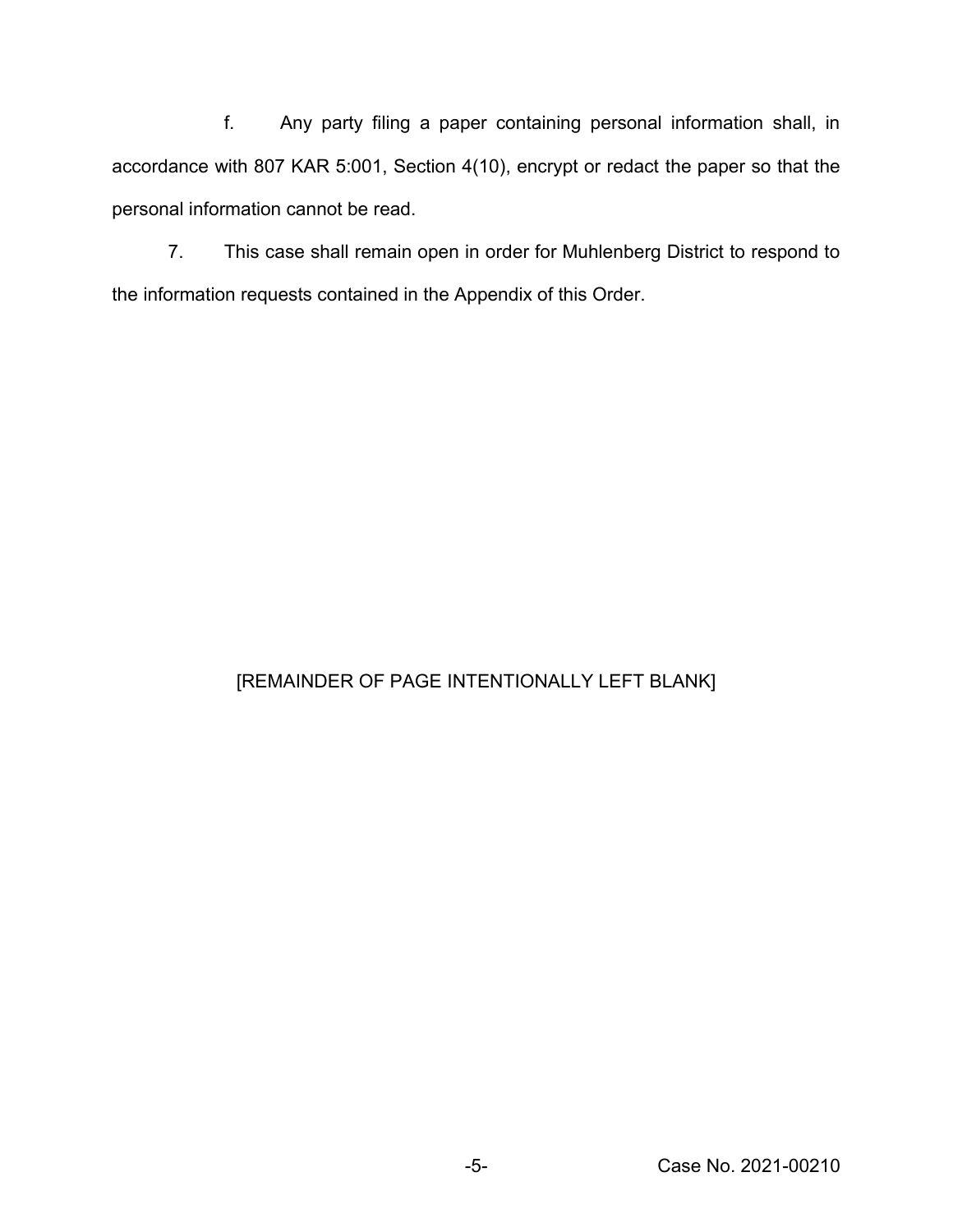By the Commission



ATTEST:

 $\sim$  Sidwell

Executive Director

Case No. 2021-00210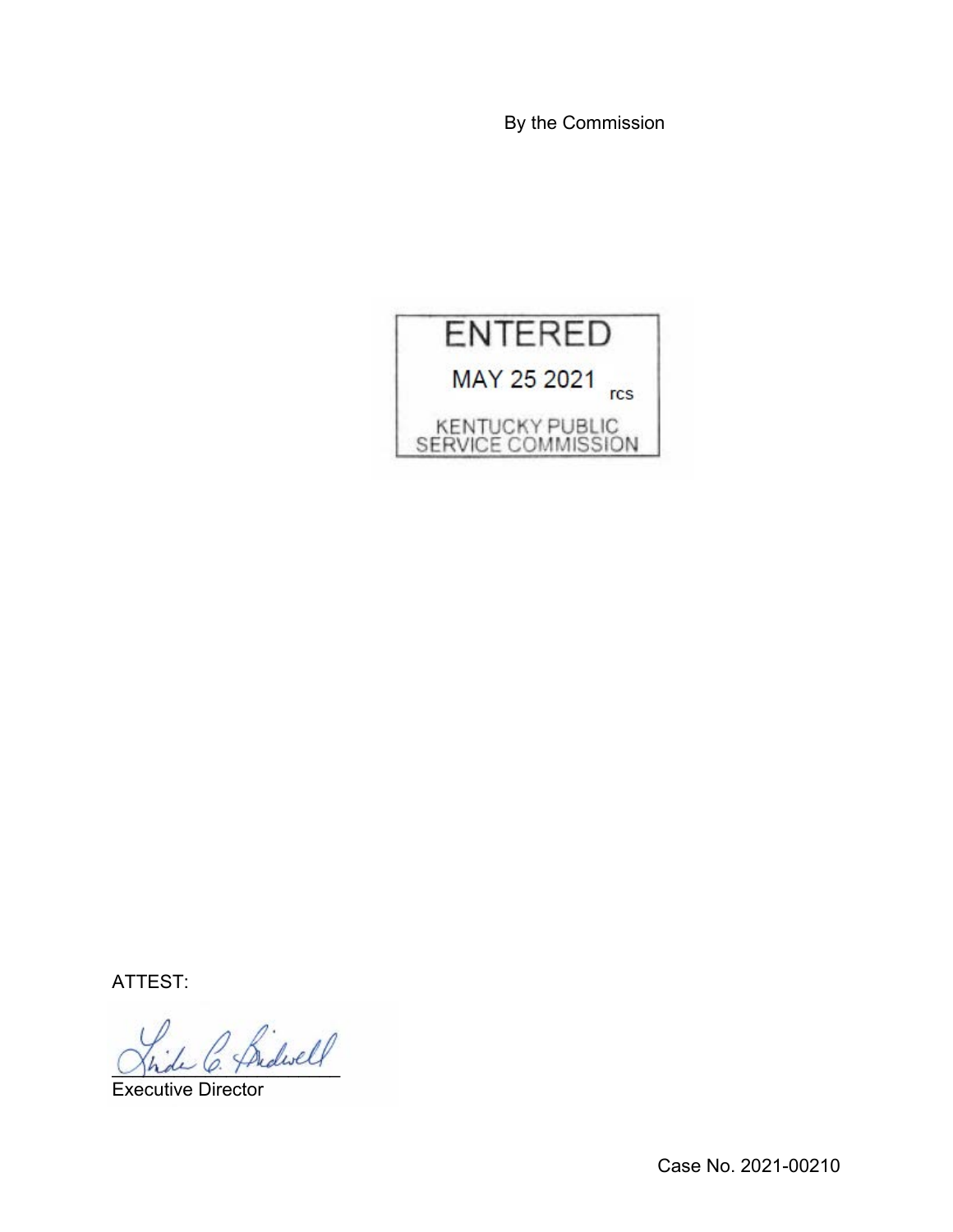## APPENDIX

## APPENDIX TO AN ORDER OF THE KENTUCKY PUBLIC SERVICE COMMISSION IN CASE NO. 2021-00210 DATED MAY 25 2021

1. Provide an explanation for how Muhlenberg District is able to absorb the reduction in revenues from its wholesale customer without revising retail rates.

2. Provide a list of expenses that have decreased since its base rate adjustment in Case No. 2012-00009. 1

3. Provide a list of the long-term debt that has been retired since the conclusion of Case No. 2012-00009.

<sup>1</sup> Case No. 2012-00009, *Alternative Rate Adjustment Filing of Muhlenberg County Water District*  (Ky. PSC Apr. 30, 2012).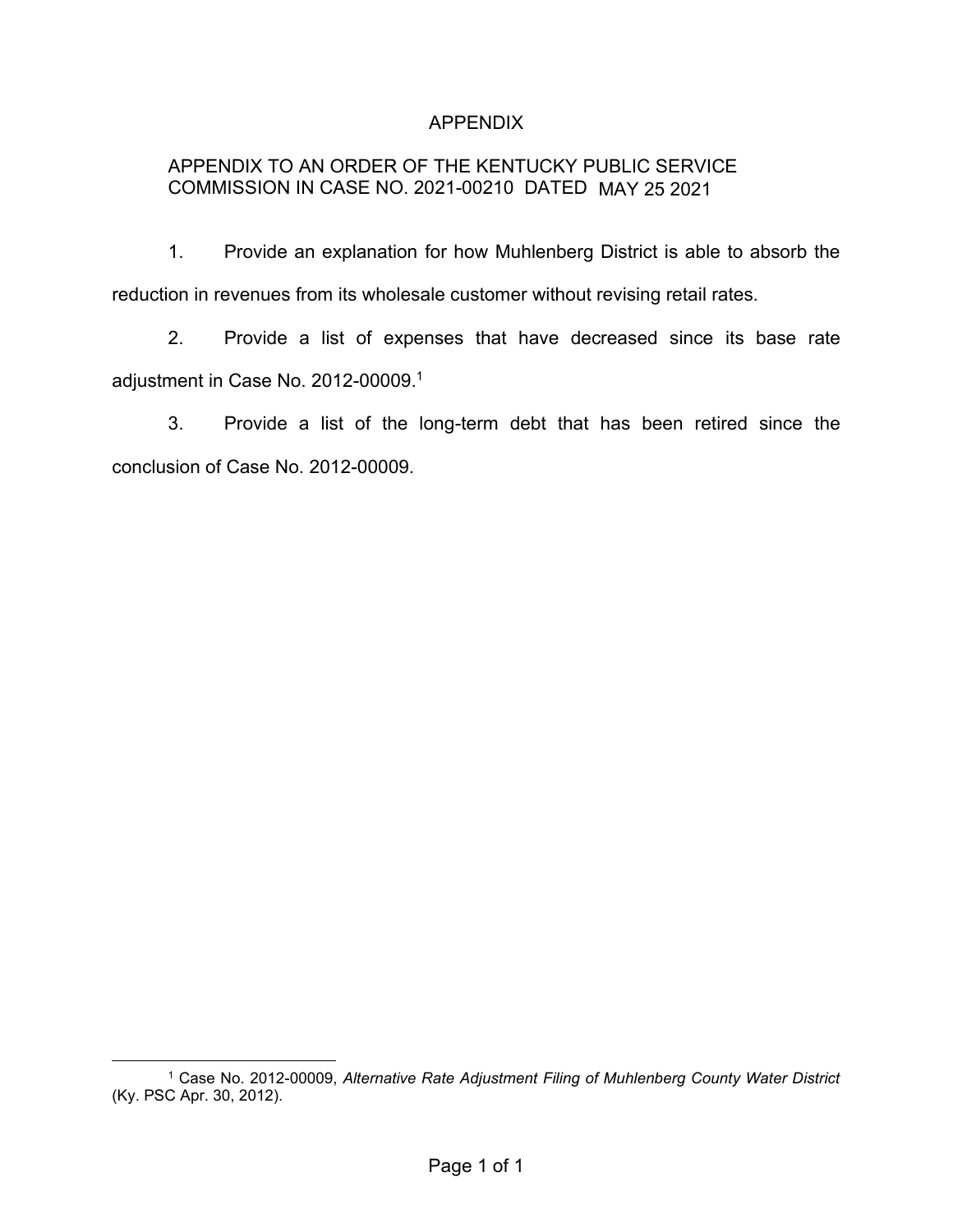# ATTACHMENT

## ATTACHMENT TO AN ORDER OF THE KENTUCKY PUBLIC SERVICE COMMISSION IN CASE NO. 2021-00210 DATED MAY 25 2021

THREE PAGES TO FOLLOW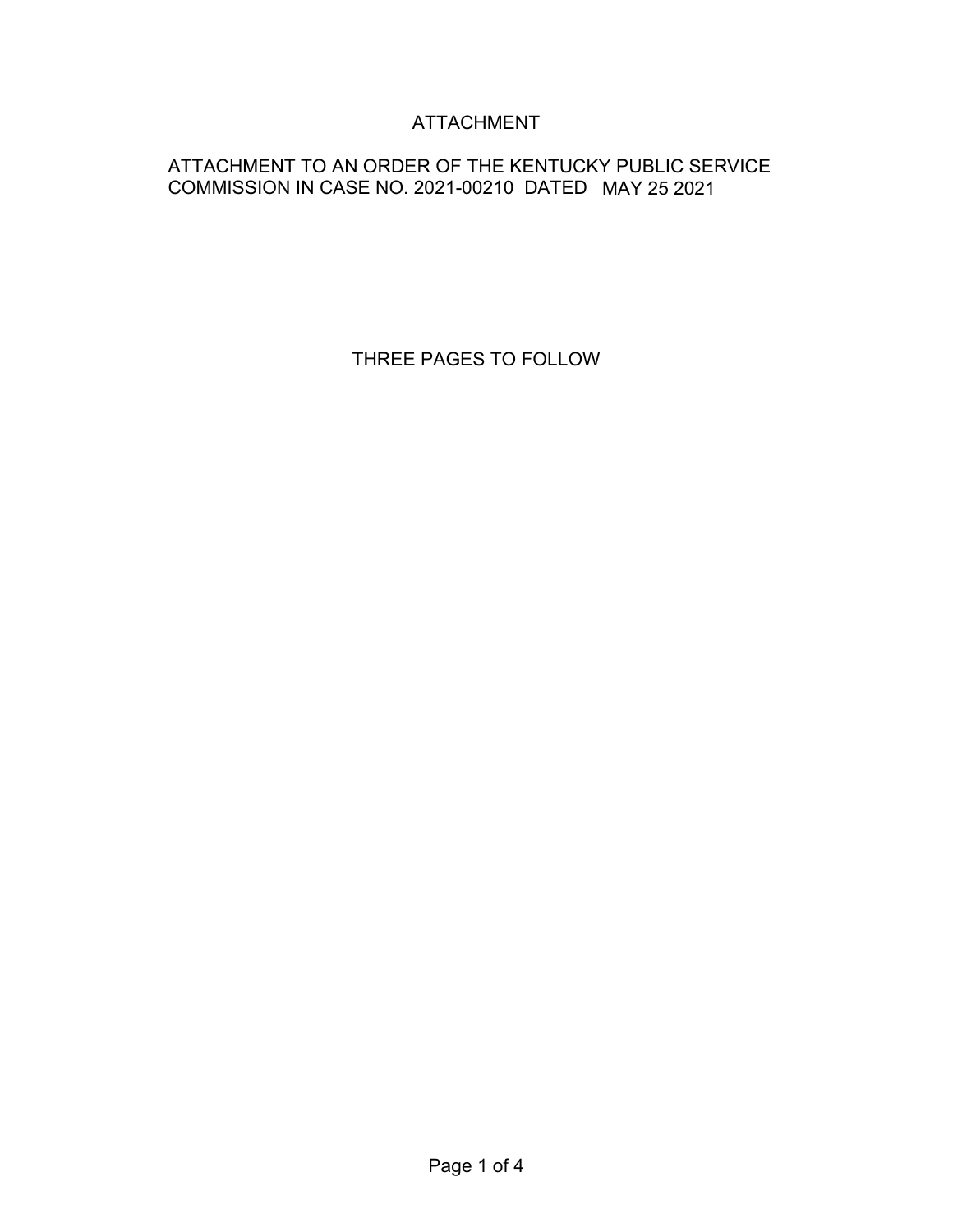

# **CITY OF DRAKESBORO**

P.O. Box 129 · Mose Rager Blvd. · Drakesboro, KY 42337 270-476-8986 (888) 662-2406 (Voice/TTY): (866) 577-5762 (Español)

May 3, 2021

Ms. Linda C. Bridwell **Executive Director** Kentucky Public Service Commission P.O. Box 615 Frankfort, KY 40602-0615

TFS2021-00177  $RE:$ Muhlenberg County Water District **Wholesale Provider:** Wholesale Purchaser: City of Drakesboro

Dear Ms. Bridwell,

The City of Drakesboro (Drakesboro) has received written notice of the proposed decrease in Muhlenberg County Water District's (MCWD) wholesale water rate and a copy of the revised Tariff Sheet showing the proposed wholesale rate of \$5.27 per 1,000 gallons.

Recently, representatives of Drakesboro attended a presentation where Alan Vilines explained the "Analysis and Recommendations for Wholesale Water Rates" (Rate Study) that he prepared and answered our questions. Since then, the Drakesboro City Council held a Special Meeting and took the following actions: (1) accepted the recommendations of the Rate Study to reduce the wholesale rate to \$5.27; (2) urged MCWD to file the revised Tariff Sheet and other documents with the PSC as soon as possible; and (3) authorized me to contact the PSC and request that the wholesale rate reduction be made effective as soon as possible.

Drakesboro will not be filing a Motion to Intervene in this matter. Drakesboro strongly urges the PSC to make the wholesale rate reduction effective as soon as possible.

Yours truly,

Mike Jones, Mayor City of Drakesboro

**Equal Opportunity Employer and Service Provider**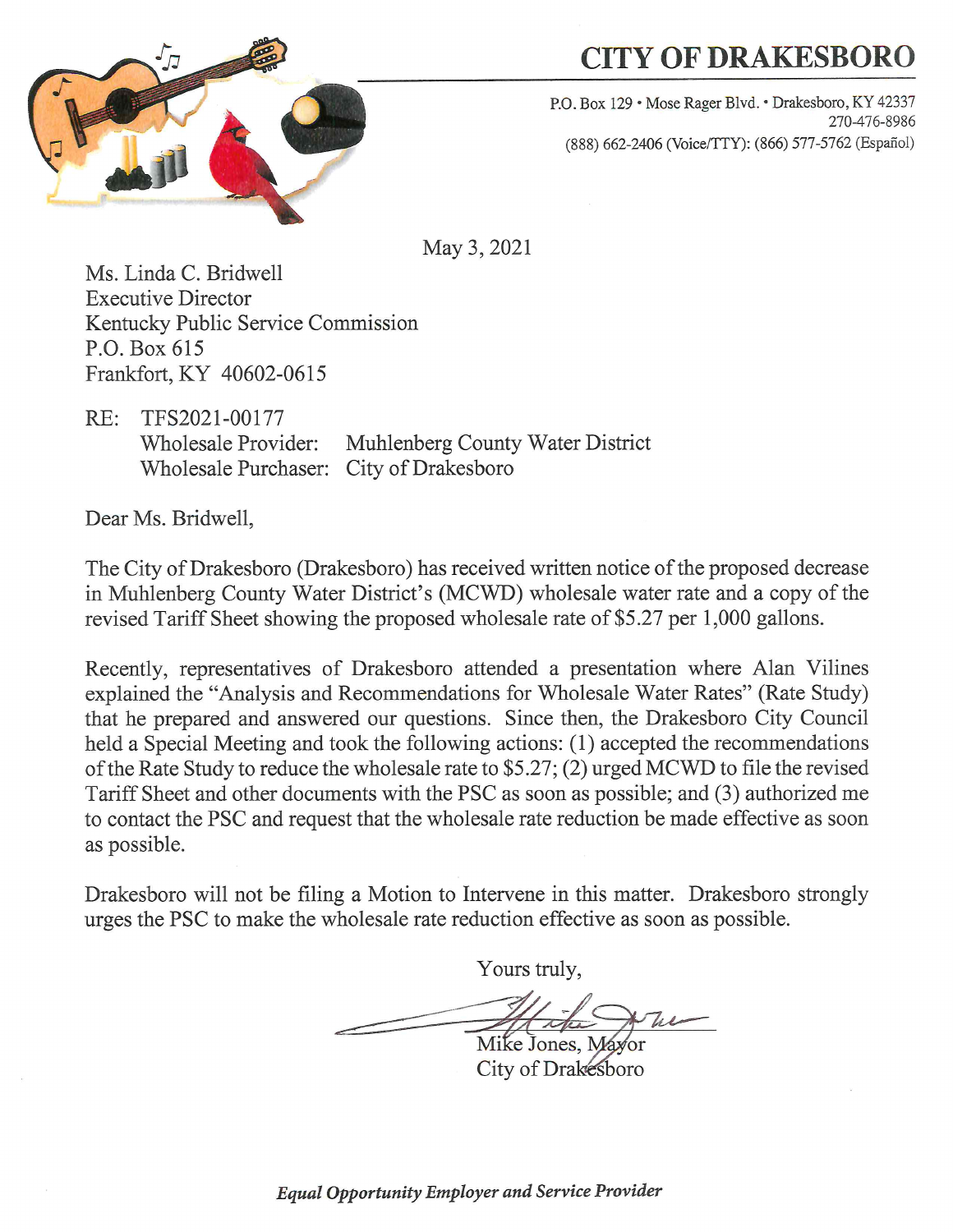#### **Hinton, Daniel E (PSC)**

| From:    | Brown, Katelyn                           |
|----------|------------------------------------------|
| Sent:    | Tuesday, May 11, 2021 2:24 PM            |
| To:      | Hinton, Daniel E (PSC)                   |
| Cc:      | Ripy, Zachary (PSC); Talley, Damon       |
| Subject: | RE: TFS2021-00177 (Muhlenberg County WD) |

Daniel,

Below are the responses to the 2 questions you sent us earlier today:

- 1. Muhlenberg County Water District does not plan to replace these employees.
- 2. Expenses Incurred, But Not Recoverable:

\$115,890 Actual Employee Insurance Expense less PSC Allowable \$ 42,049 Purchased Water Expense Adjustment – Water Loss \$3,084 Purchased Power Expense Adjustment – Water Loss \$161,022 Total Expenses

Thanks, Katelyn

**From:** Hinton, Daniel E (PSC) <dehinton@ky.gov> **Sent:** Tuesday, May 11, 2021 10:55 AM **To:** Brown, Katelyn **Cc:** Ripy, Zachary (PSC) <Zachary.Ripy@ky.gov> **Subject:** TFS2021‐00177 (Muhlenberg County WD)

**CAUTION: This email originated from outside of the organization. Do not click links or open attachments unless you recognize the sender and know the content is safe.** 

Ms. Brown,

In reviewing Muhlenberg County Water District's tariff filing to reduce its wholesale rate, Staff developed the following questions:

- 1. The COSS reduced expenses by \$79,096 and \$8,417 for wages and payroll taxes respectively for a reduction in the number of employees. Does Muhlenberg District plan to replace these employees?
- 2. The COSS states in the Executive summary that there are approximately \$161,000 in expenditures that Muhlenberg District will continue to incur regardless if a change is made to the residential rate. Can the District identify exactly the expenses that will continue to be incurred, and the total dollar amount?

The response can be emailed to me at this address.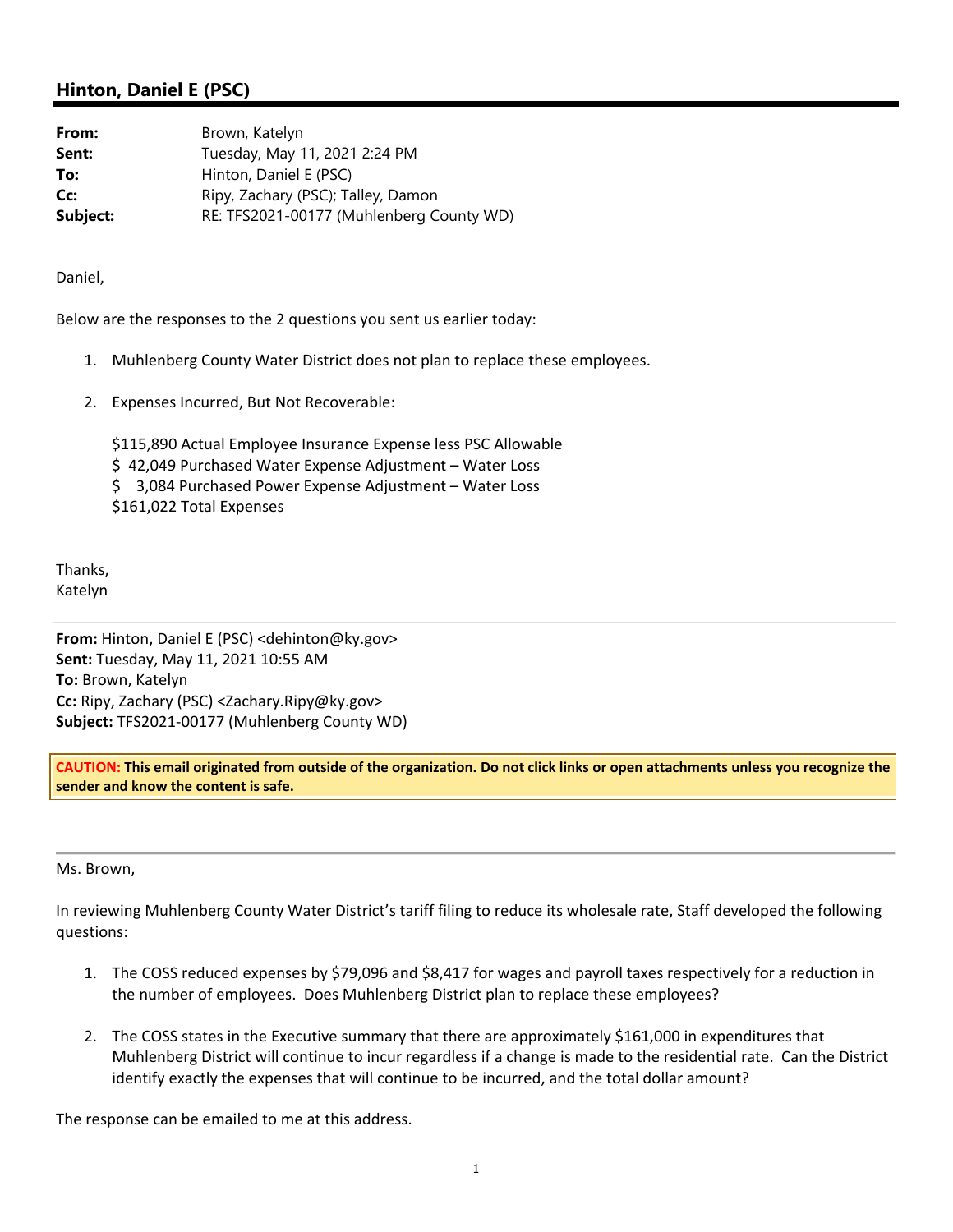If you have any questions, please let me know.

Thanks.

Daniel